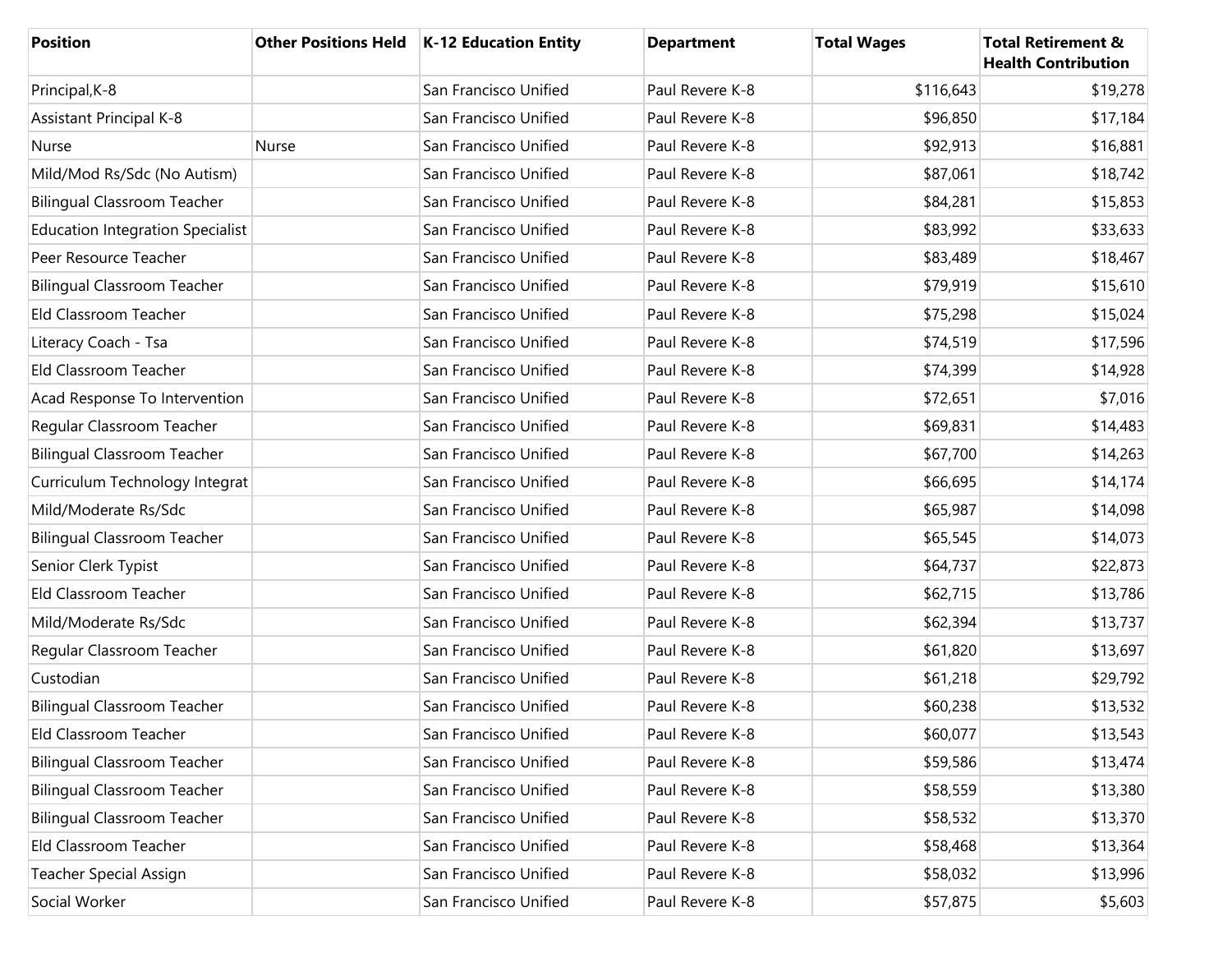| Counselor                                           |                                                                    | San Francisco Unified | Paul Revere K-8 | \$57,419 | \$13,205 |
|-----------------------------------------------------|--------------------------------------------------------------------|-----------------------|-----------------|----------|----------|
| <b>Bilingual Classroom Teacher</b>                  |                                                                    | San Francisco Unified | Paul Revere K-8 | \$56,757 | \$14,828 |
| Regular Classroom Teacher                           | Day-To-Day Sub                                                     | San Francisco Unified | Paul Revere K-8 | \$55,712 | \$13,106 |
| Instructional Reform Facilitator                    |                                                                    | San Francisco Unified | Paul Revere K-8 | \$53,825 | \$15,922 |
| Regular Classroom Teacher                           |                                                                    | San Francisco Unified | Paul Revere K-8 | \$49,327 | \$12,538 |
| Community Rel Spec Elem<br>Advisor                  | <b>Community Rel Spec</b><br>Elem Advisor                          | San Francisco Unified | Paul Revere K-8 | \$44,892 | \$7,692  |
| <b>Bilingual Classroom Teacher</b>                  |                                                                    | San Francisco Unified | Paul Revere K-8 | \$44,497 | \$12,002 |
| <b>Bilingual Classroom Teacher</b>                  |                                                                    | San Francisco Unified | Paul Revere K-8 | \$42,178 | \$8,261  |
| Family Liaison                                      | Noon Monitor                                                       | San Francisco Unified | Paul Revere K-8 | \$40,871 | \$10,377 |
| <b>Bilingual Classroom Teacher</b>                  |                                                                    | San Francisco Unified | Paul Revere K-8 | \$38,712 | \$8,050  |
| Eld Classroom Teacher                               |                                                                    | San Francisco Unified | Paul Revere K-8 | \$37,631 | \$7,858  |
| <b>Bilingual Classroom Teacher</b>                  |                                                                    | San Francisco Unified | Paul Revere K-8 | \$37,449 | \$7,841  |
| Social Worker                                       |                                                                    | San Francisco Unified | Paul Revere K-8 | \$37,340 | \$3,578  |
| Sp/Ed. la Non-Sh I: Spanish                         |                                                                    | San Francisco Unified | Paul Revere K-8 | \$37,313 | \$7,692  |
| <b>Teacher Special Assign</b>                       |                                                                    | San Francisco Unified | Paul Revere K-8 | \$35,427 | \$0      |
| Security-Campus                                     | Custodian                                                          | San Francisco Unified | Paul Revere K-8 | \$35,231 | \$7,645  |
| Eld Classroom Teacher                               |                                                                    | San Francisco Unified | Paul Revere K-8 | \$34,602 | \$7,589  |
| Eld Classroom Teacher                               |                                                                    | San Francisco Unified | Paul Revere K-8 | \$34,366 | \$7,568  |
| Sp/Ed. la Non-Sev H: All Impmt Sp/Ed. la Non-Sev H: | All Impmt                                                          | San Francisco Unified | Paul Revere K-8 | \$30,254 | \$7,834  |
| Sp/Ed. la Non-Sev H: All Impmt                      |                                                                    | San Francisco Unified | Paul Revere K-8 | \$28,918 | \$7,858  |
| Sped Ia Sh - All Impair                             | Noon Monitor                                                       | San Francisco Unified | Paul Revere K-8 | \$28,520 | \$7,692  |
| Mild/Moderate Rs/Sdc                                | Sped Para Community<br>Access/T, Special Ed<br>Extended School Yr. | San Francisco Unified | Paul Revere K-8 | \$28,381 | \$7,361  |
| Eld Classroom Teacher                               |                                                                    | San Francisco Unified | Paul Revere K-8 | \$27,610 | \$4,435  |
| Sp/Ed. la Non-Sev H: All Impmt                      |                                                                    | San Francisco Unified | Paul Revere K-8 | \$27,045 | \$7,650  |
| Sped Ia Sh - All Impair                             |                                                                    | San Francisco Unified | Paul Revere K-8 | \$26,430 | \$7,811  |
| Mild/Moderate Rs/Sdc                                |                                                                    | San Francisco Unified | Paul Revere K-8 | \$25,796 | \$5,348  |
| <b>Bilingual Classroom Teacher</b>                  |                                                                    | San Francisco Unified | Paul Revere K-8 | \$23,408 | \$5,092  |
| Counselor                                           |                                                                    | San Francisco Unified | Paul Revere K-8 | \$23,163 | \$5,065  |
| Librarian                                           |                                                                    | San Francisco Unified | Paul Revere K-8 | \$23,121 | \$5,061  |